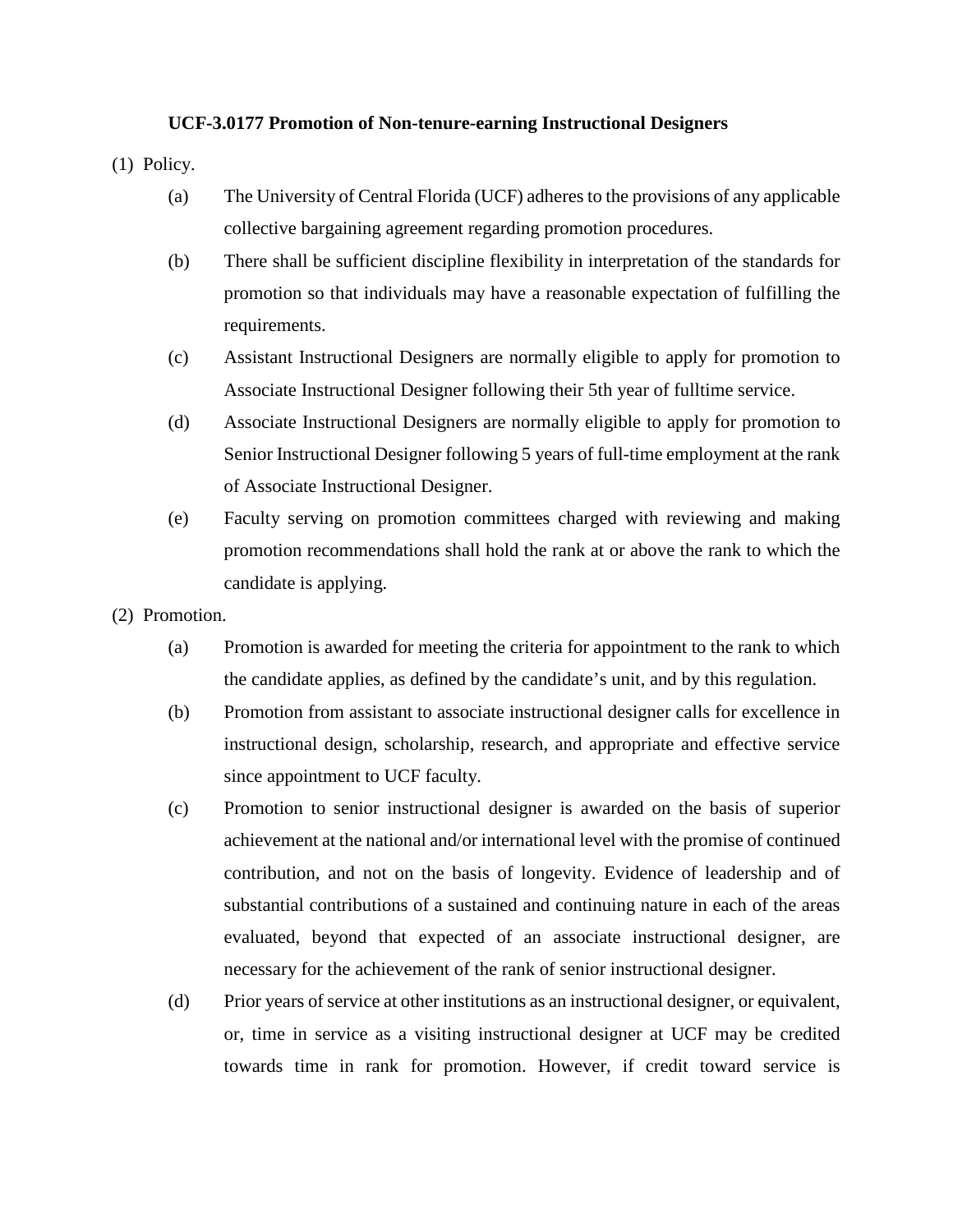established, three (3) years of regular full-time service as an instructional designer must be obtained at UCF.

- (e) If an associate instructional designer applies for promotion to senior instructional designer and is denied, they must wait until the second year following the denial to apply again.
- (3) Criteria.
	- (a) UCF places substantial emphasis on sustained excellence in, national recognition of, and substantial impact of scholarship, the profession of instructional development and design, and faculty support services. Consideration shall be given to all evidence related to research, scholarship, and course development and design contained or explained in the candidate's dossier including, but not limited to, faculty support, publications, grants, contracts, exhibits, scholarly presentations, and awards.
	- (b) Service to the candidate's department or unit, college, the university, profession, the community, and the public shall be considered.
- (4) Unit Promotion Criteria.
	- (a) Promotion criteria shall take into account the mission and needs of the university and specifically address scholarship, the profession of instructional design, and instructional design service; service to the public, the discipline, and the university; and, other assigned duties, as applicable.
	- (b) Specific criteria for promotion are on file in the unit and in the division. These criteria include items such as increased skill and effectiveness in instruction, quality and impact of research, increased recognition as an authority in the field, and potential for continued professional growth.
	- (c) Unit specific criteria shall be approved by a majority of the participating full-time faculty in the unit, the unit head, the division head, and the provost or designee.
	- (d) A subcommittee elected by the full-time faculty may be established to formulate initial criteria on which the unit faculty can vote.
	- (e) If, following one year of development or revision, the criteria have not been approved through the procedure outlined in this subsection, then the unit head, in consultation with the division head, shall develop new criteria. The new criteria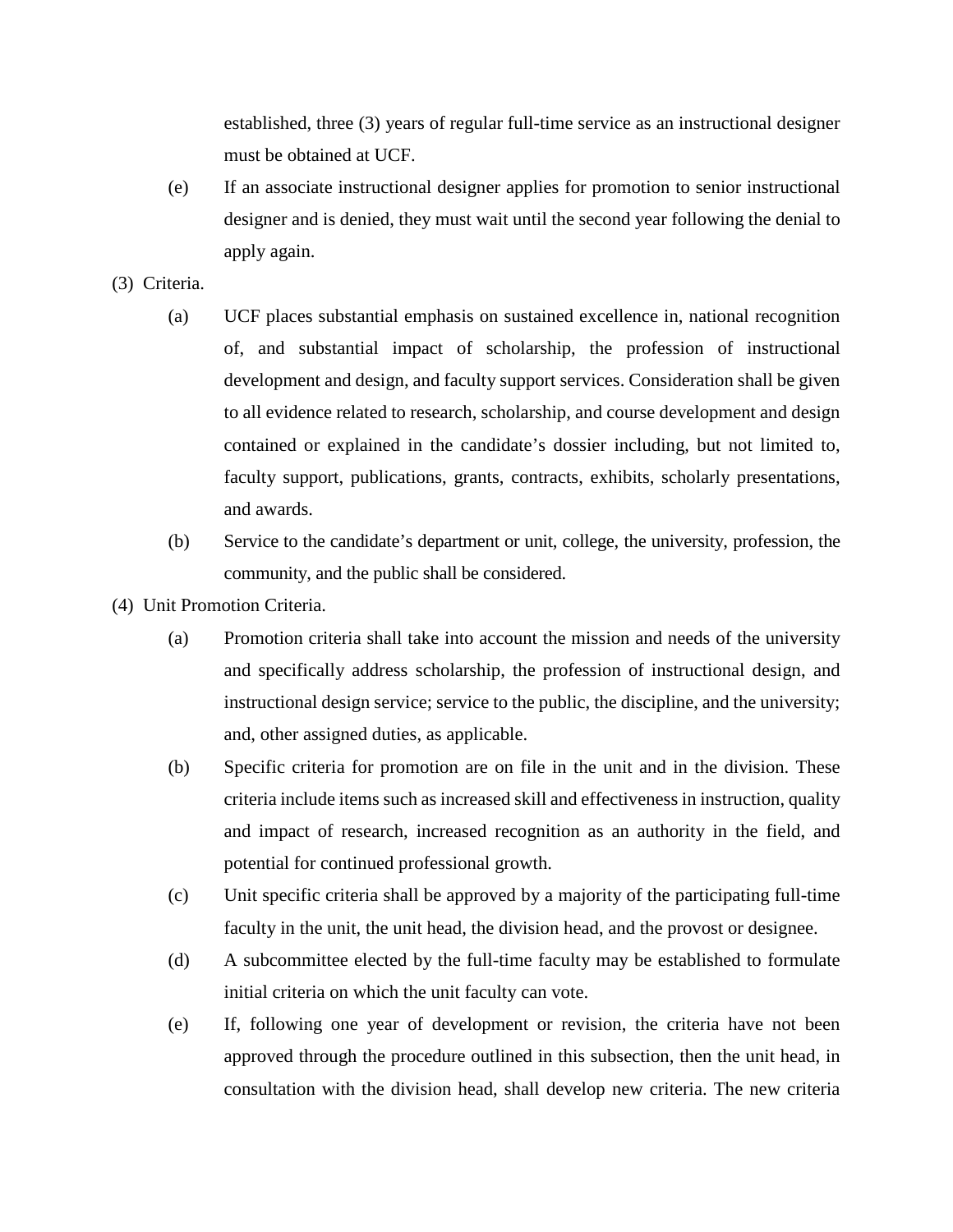shall take into consideration the feedback of the full-time faculty in the unit. All criteria must receive final approval by the provost or designee.

(f) If the division chooses to have criteria in addition to unit criteria, these criteria shall be approved by a majority of the full-time faculty in the division, the division head, and the provost or designee. Approved division criteria will be available in the division and in the unit within the college.

## (5) Procedures.

- (a) Overview.
	- 1. Instructional designers are not required to apply for promotion.
	- 2. The promotion process shall be initiated by the faculty member in consultation with the unit head, and evaluated successively by the unit promotion committee, and the unit head, the division head, and the provost or provost's designee. The final decision of promotion rests with the provost or designee(s).
	- 3. An instructional designer who decides to pursue promotion must submit a complete dossier by the deadline published on the Faculty Excellence website.
	- 4. Administrators, UCF faculty, and faculty from other institutions who are determined by Faculty Excellence as having a conflict of interest regarding a candidate shall not participate in the promotion process of that candidate. A potential conflict of interest should be declared by the reviewer or candidate in advance of the reviewer's participation in the process. Although a conflict of interest is determined on a case-by-case basis by Faculty Excellence, it can be understood generally as a personal or professional interest or bias that could reasonably appear to interfere with the proper duty of objectively evaluating a candidate.
	- 5. Recommendations by unit heads, division heads and all committees must be complete and concise, citing reasons for the recommendation that are based on evidence contained or explained in the candidate's dossier.
	- 6. Rationale for all votes, including split or negative votes, shall be explained within the promotion committees' recommendation.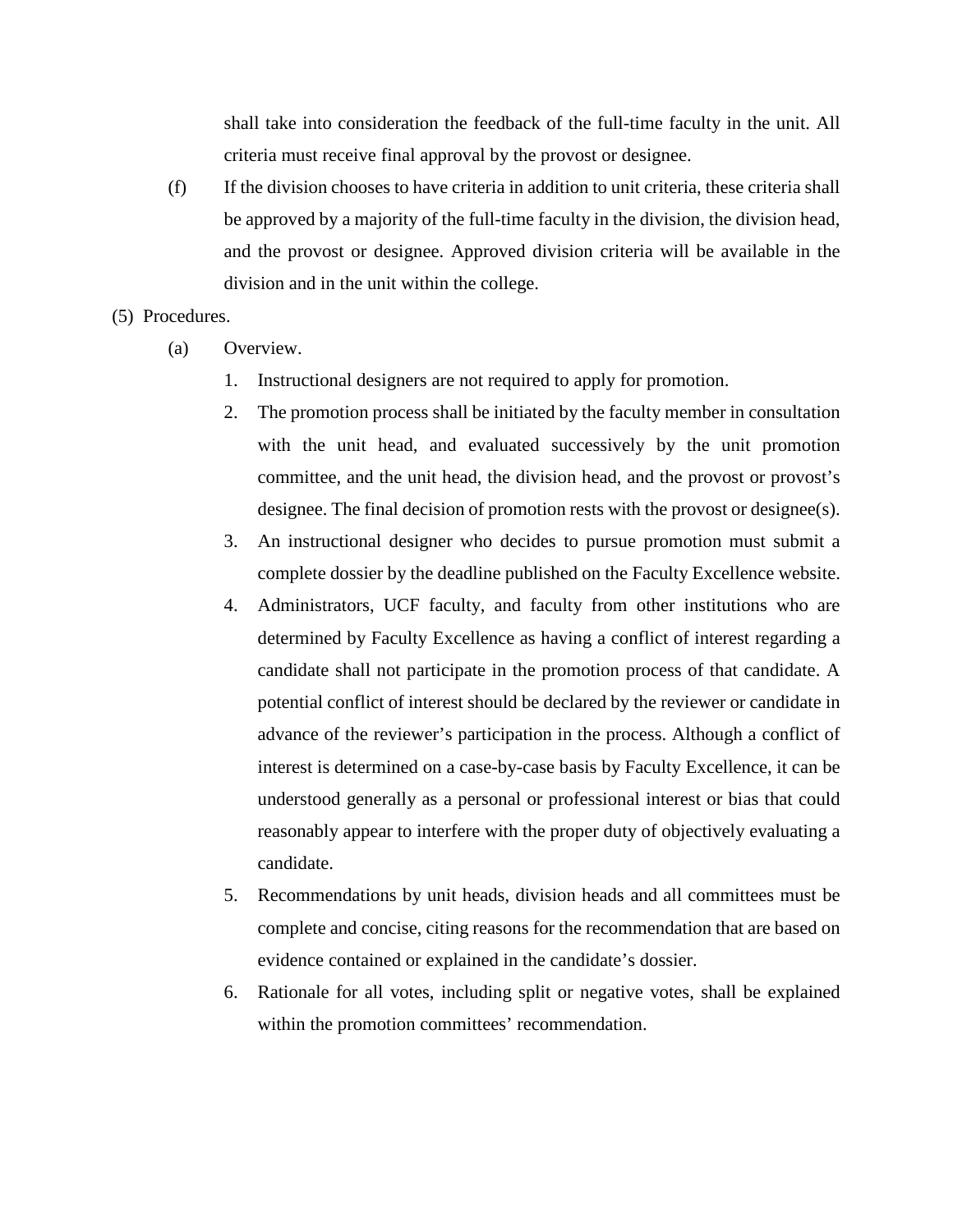- 7. Serving on a promotion committee is an honor entailing a duty to evaluate candidates. Committee members should not abstain but should fulfill their duty.
- (b) Candidate Dossier. A promotion dossier shall be composed of and accompanied by the supporting materials listed below:
	- 1. Copies of applicable unit promotion criteria, and division criteria, if applicable;
	- 2. Current curriculum vitae;
	- 3. The employee's annual performance evaluations for the last five (5) years;
	- 4. An overall summary statement addressing impact, and individual summary statements written by the candidate describing their research, scholarly, and instructional design activities; service; and other university duties, if applicable.
	- 5. Materials supporting candidate's summary statements, particularly in research, scholarly work, and activity supporting faculty in instructional development.
	- 6. Dossier additions may be made by the candidate at any time prior to the provost's recommendation and may include items such as: publication acceptances, newly funded grants, or scholarly awards received. Depending upon the timing of an addition, newly added material may not be considered by all committees.
	- 7. Candidates may withdraw the dossier any time before the provost's final recommendation.
- (c) Unit Promotion Committee.
	- 1. A unit promotion committee shall be established and will consist of all faculty at or above the rank being sought by candidates in the unit. In instances when a unit has fewer than three (3) full-time faculty at the rank required, additional faculty at a comparable rank may be added from other related disciplines within the university. The unit head, in consultation with the division head and unit faculty, shall identify potential committee members who are willing to serve in this role. The same committee member(s) must serve on the unit committee for all candidates seeking promotion for that cycle, in that unit.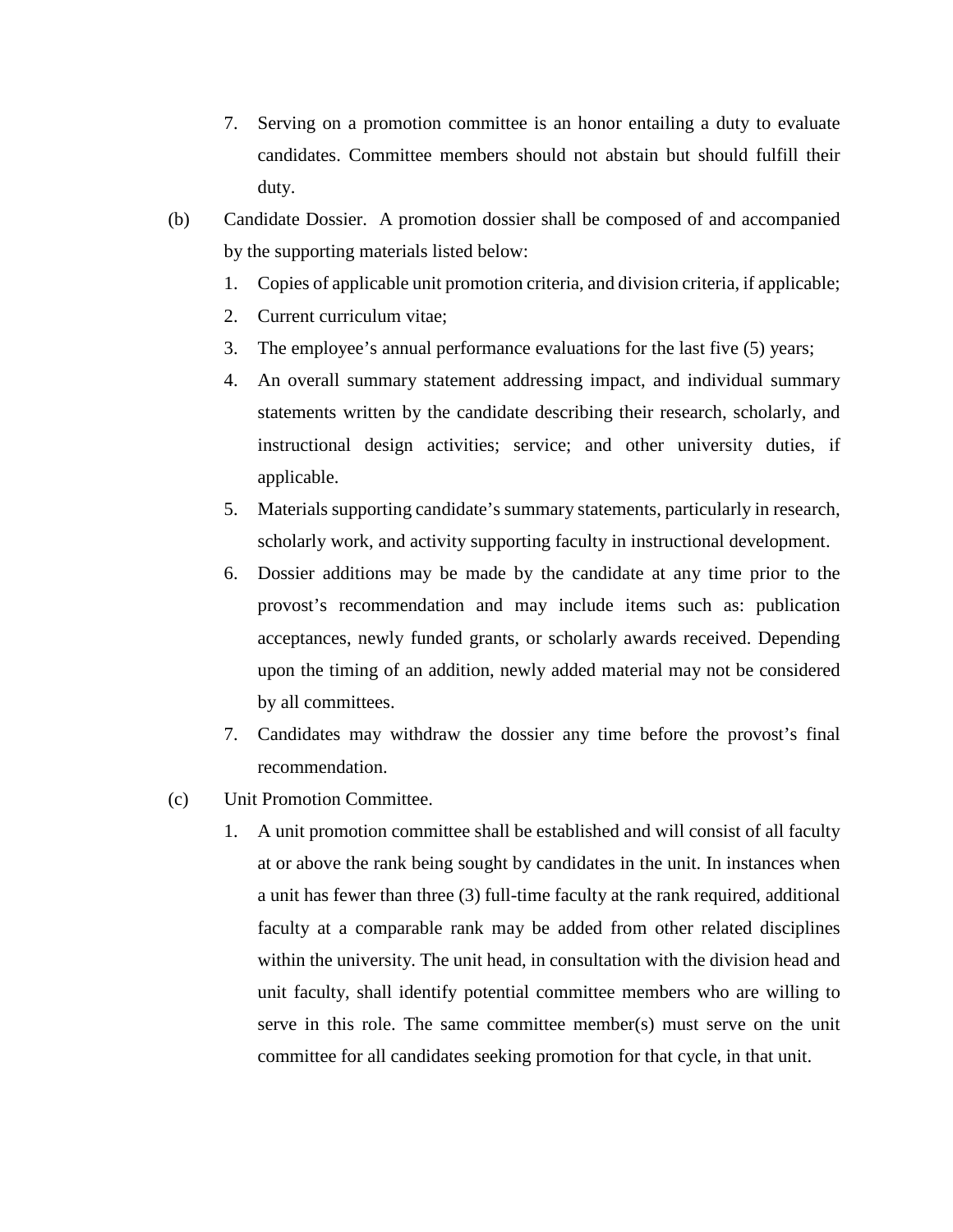- 2. Because of the importance of the promotion process, it is expected that all promotion committee members will participate fully in the process.
- 3. The unit head shall call the initial meeting to organize the committee and elect a committee chair. The promotion committee chair shall be a member of the promotion committee elected by majority vote of its members and shall call the promotion committee into session to transact such business as required. A quorum shall consist of no fewer than three (3) people.
- 4. The unit promotion committee will be professional and discriminating in its decision-making process and make its recommendations solely based on unit criteria, this guideline and the materials contained or referenced in the candidate's dossier.
	- (i) Because evaluative personnel records are being discussed, only members of the unit promotion committee who have reviewed the dossier shall be present for a given meeting.
	- (ii) The use of recording devices is prohibited during unit promotion committee meetings and deliberations.
- 5. The unit promotion committee chair shall provide a summary of the faculty discussion to the candidate. Evaluated faculty members may review and, if desired, provide a response within five (5) business days. Any response will become part of the candidate's dossier.
- 6. Each unit promotion committee member who has personally reviewed the candidate dossier shall vote on the candidate being evaluated. The vote shall occur after unit promotion committee discussion, and the aggregated results shall be recorded. Each evaluation and recommendation must be accompanied by an explanation of the unit promotion committee's action. In the case of a split or negative vote, there must be a written explanation of the split or negative vote.
- 7. The unit promotion committee chair shall forward to the unit head the following:
	- (i) The signature list of all unit promotion committee members.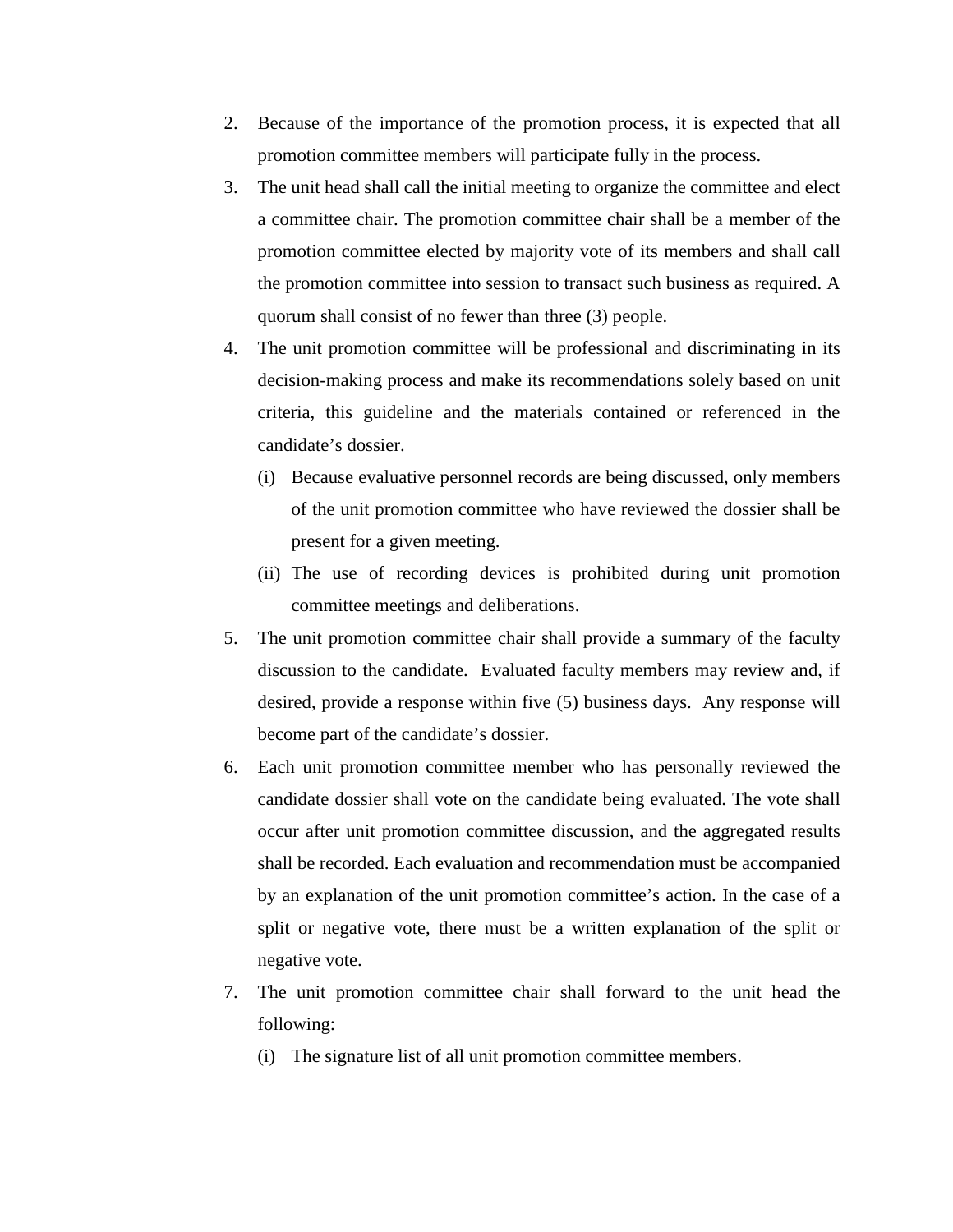- (ii) The unit promotion committee's evaluation and recommendation including explanation of split or negative votes;
- (iii) The candidate's dossier containing all evaluation materials;
- 8. Evaluated faculty members may review and, if desired, provide a response to the unit promotion committee's evaluation and recommendation within five (5) business days after receipt of notice of the unit promotion committee's recommendation. Any response will become part of the candidate's dossier.
- (d) Unit Head Review.
	- 1. After the five (5) business days available for the candidate's optional response has passed, the unit head will recommend in favor of or against promotion, and forward the recommendations and comments to the candidate for review and potential comment.
	- 2. An evaluated candidate may review and, if desired, provide a response to the unit head's evaluation and recommendation within five (5) business days after receipt of notice of the unit head's recommendation. Any response will become part of the candidate's dossier.
	- 3. Once the five (5) business day period for optional response by the candidate has passed, the unit head shall forward the candidate's dossier to the division head for review and recommendation.
- (e) Division Head Review.
	- 1. Once the five (5) business day period for optional response by the candidate has passed, the division head will recommend in favor of or against the candidate's application for promotion and then send his or her recommendations and comments to the candidate for review and potential comment.
	- 2. Within five (5) business days, the candidate may review and respond to the division head's recommendations. Any response will become part of the candidate's application dossier.
	- 3. Once the five (5) business day period for optional response by the candidate has passed, the division head shall forward the candidate's dossier to the provost or provost's designee.